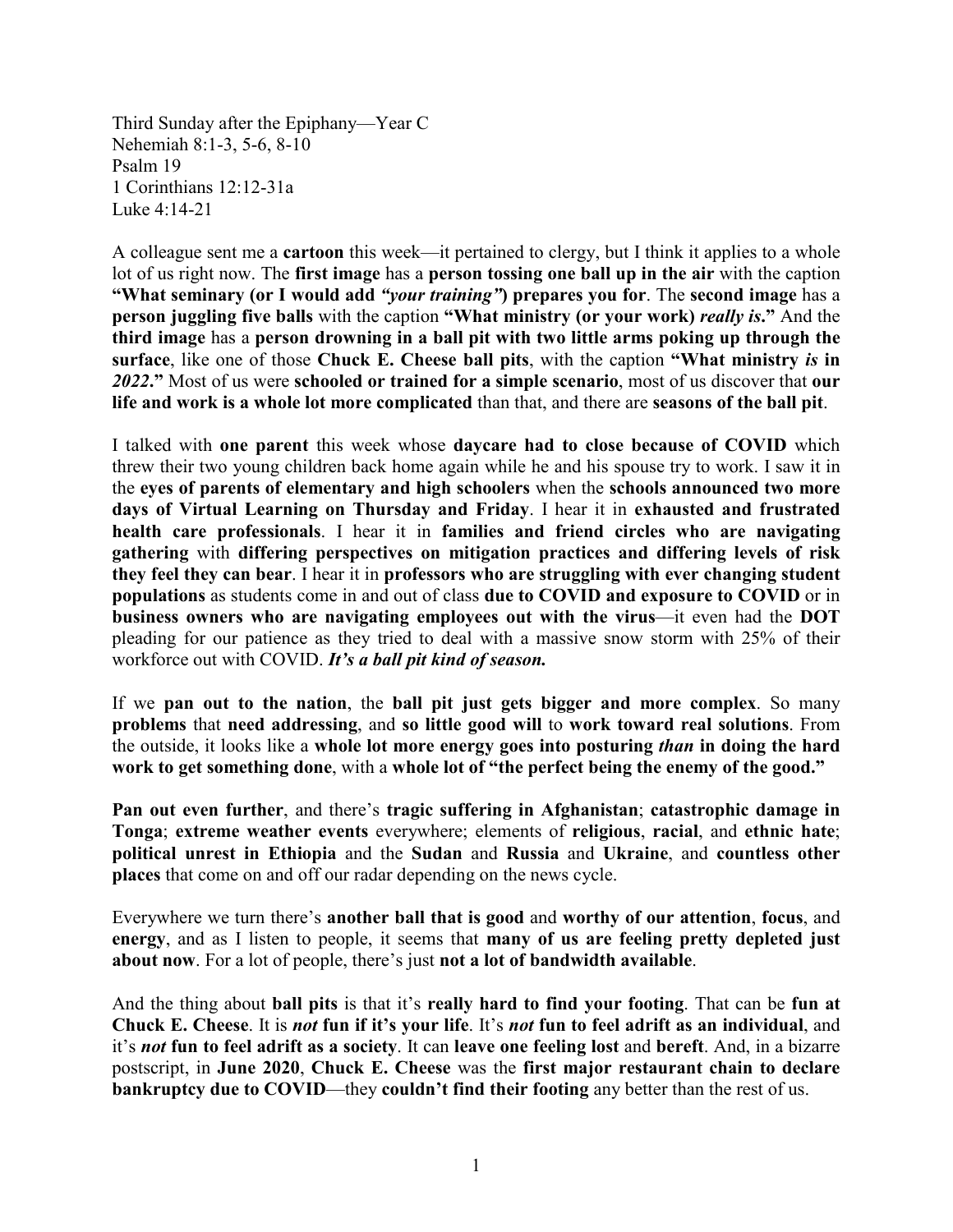**Lost** and **bereft**, that's how **the people** were **feeling** in the passage from **Nehemiah** this morning. They had been in **exile**, **lost**, **bereft**, **adrift**, and *now* **they had returned home** to **Israel**, but **they** *still* **felt like they were in the ball pit with no solid ground beneath their feet**. But **somewhere in that mess**, they **found the book of the law of Moses**, and **they stood in the square before the Water Gate**, *together*, and they had **the priest and scribe Ezra bring the law before the assembly**, and he **read it to the people for hours and hours**. **Ezra and the other Levite priests** kept **reading and interpreting**, **giving the sense of the reading so the people could understand it**. *And when the people heard it they wept.* They *knew* **how adrift they were**, and **those tears are the tears that come when you find something solid again**. It's such a **collision of feelings**—**grief about how** *forsaken* **you have felt** *and* **relief that there is**  *something from which to begin again*.

And **Ezra and the other priests understood that grief**, *but also pointed them toward hope*. They told the people this: **"This day is holy to the LORD your God; do not mourn or weep…Go your way, eat the fat and drink sweet wine and send portions of them to those for whom nothing is prepared, for this day is holy to our LORD; and do not be grieved, for the joy of the LORD is your strength."** The message to the people was clear: *"Do not grieve how adrift you've been. You made it to THIS day, and THIS day is all you've got. THIS day is holy. There is a way forward; there is something to guide you; let the grief go, and dip into some good food and sweet wine and share the feast with those who've got nothing on their plate. You may not feel the joy, but God's got plenty of joy to fill your tank; you don't have to supply your joy; God will, and THAT'S your strength."*

## *Take a deep breath people of God, and breathe THAT in.*

The **psalmist picks up the baton** from **Nehemiah** and **carries us forward**, reminding us that **"the law of the LORD is perfect and revives the soul; the testimony of the LORD is sure and gives wisdom to the innocent. The statutes of the LORD are just and rejoice the heart; the commandment of the LORD is clear and gives light to the eyes."** What the **law** and **commandment** give us, whether that be **the law given to Moses** *or* the **summary of the law as given by Jesus to love God with all our heart, and soul, and mind, and strength and to love our neighbor as ourselves**, *what these give us* is a **guide**, a **north star**, a **compass with which to find our way**. **These pull us out of the ball pit** and **give us perspective on our swirling thoughts** and **feelings** and **dilemmas**; these **give us wisdom** and a **sense of priorities** and **clarity** and **light**, and yes, *even* **joy**. *There is something beyond this flux, something solid upon which we can stand again.*

**I Corinthians 12** comes right along behind these passages to remind us in the deepest possible way that **we don't have to sort any of this out** *alone*. No matter how **inferior** and **weak** we are **feeling**, no matter how **strong** we may **appear**, or even be, *God has knit us together into one body in Christ*. **Some other part of the body has gifts I don't have, but** *need*. Likewise, *I've* **got something to offer that someone else** *needs*. *We are in this together; it doesn't ever fall all on our shoulders alone.* **God gives us the gift** of **relationship** and **community**, **dependence** *and* **interdependence**. **God gives us a deep sense of solidarity—"If one member suffers, all suffer together with it; if one member is honored, all rejoice together with it." When we feel**